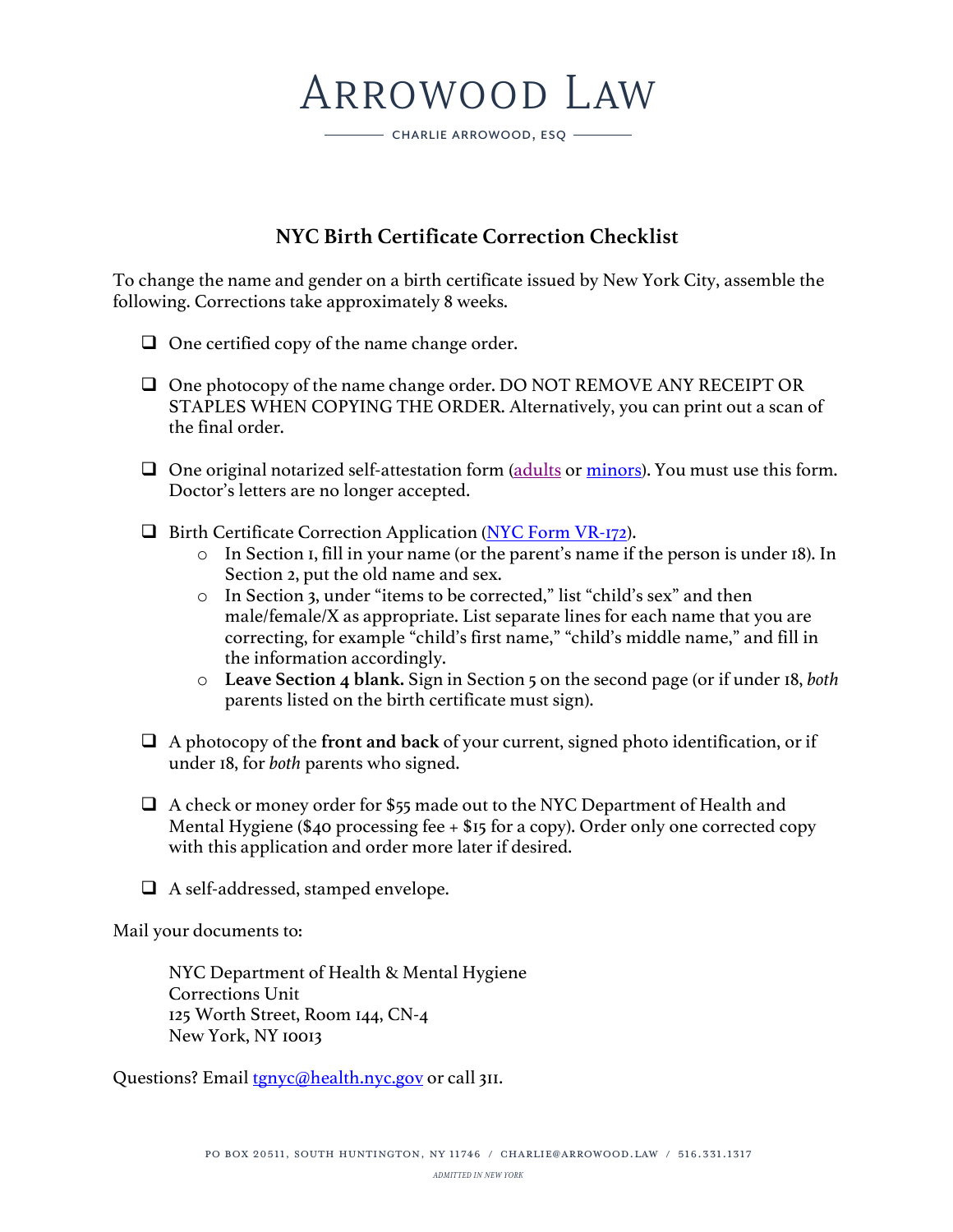

### **Attestation Form (For named parents or legal guardians of a registrant less than 18 years of age)**

Please use the attached form to affirm/attest that a birth certificate's gender marker should be changed. Follow the instructions below. Missing information may delay the application review process:

- 1. Provide a response for every blank line.
- 2. Sign and notarize the form.
- 3. Submit the following documents with the signed and notarized Attestation or Self-Attestation Form:
	- A completed [Birth Certificate Correction Application](https://nyc-csg-web.csc.nycnet/assets/doh/downloads/pdf/vr/bcorrect.pdf) Form
	- A signed copy of current photo identification
	- A check or money order for \$55 (\$40 processing fee plus \$15 fee for new certificate) made payable to the NYC Department of Health and Mental Hygiene

4. Mail the completed form and all required documents to: New York City Department of Health & Mental Hygiene Corrections Unit 125 Worth Street, Room 144, CN-4 New York, NY 10013

For questions on how to complete an application, email [tgnyc@health.nyc.gov.](mailto:tgnyc@health.nyc.gov)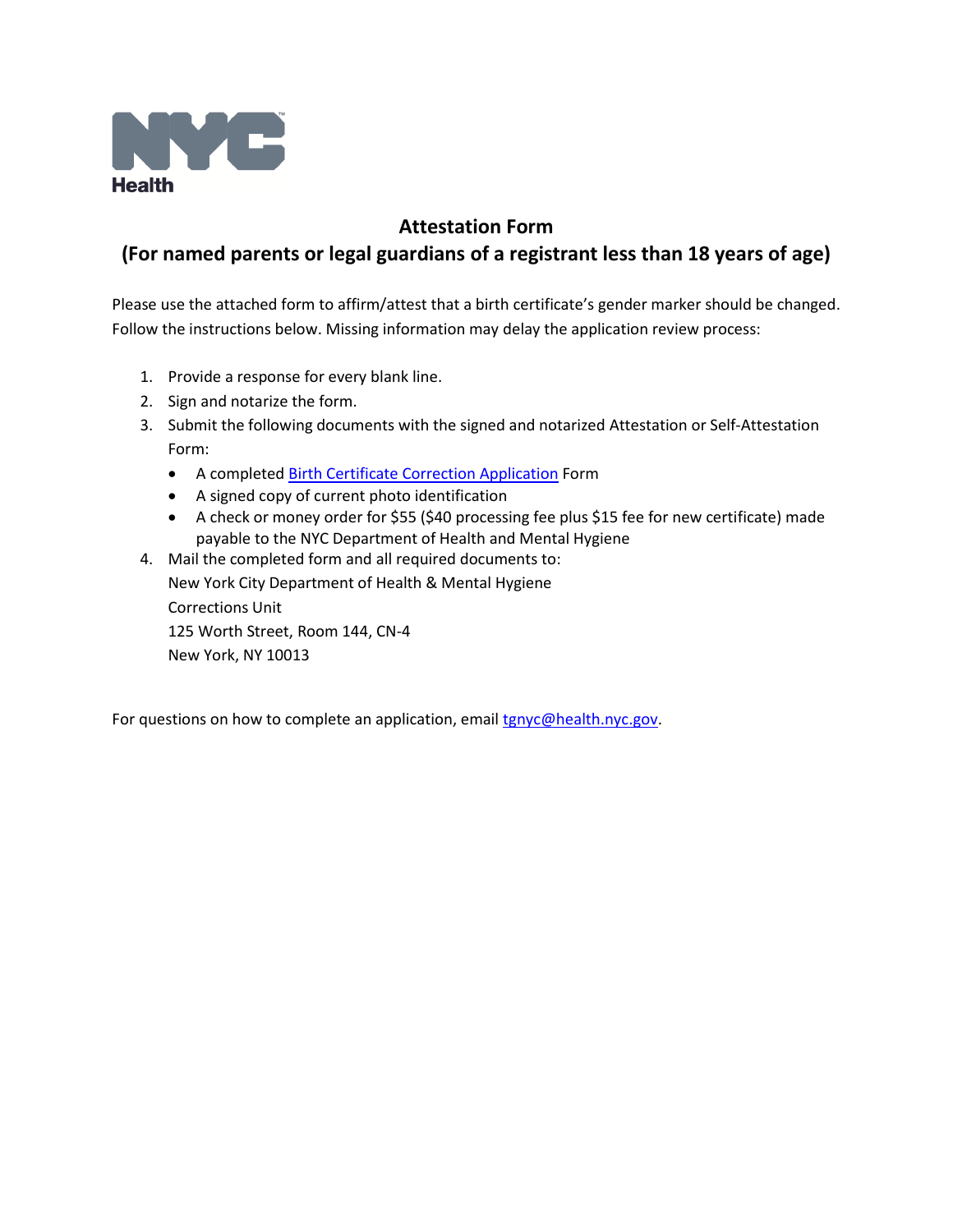### **I. Parent/Legal Guardian 1 Information:**

| <b>FIRST NAME</b>                                          | MIDDLE NAME             | <b>LAST NAME</b>        |          |
|------------------------------------------------------------|-------------------------|-------------------------|----------|
| <b>DATE OF BIRTH</b>                                       | <b>STREET ADDRESS</b>   |                         | APT. NO. |
| Relationship to Registrant:                                | <b>CITY</b>             | <b>STATE</b>            | ZIP      |
|                                                            | <b>TELEPHONE NUMBER</b> |                         |          |
| Parent/Legal Guardian 2 Information (if applicable):<br>П. |                         |                         |          |
| <b>FIRST NAME</b>                                          | MIDDLE NAME             | <b>LAST NAME</b>        |          |
| RELATIONSHIP TO REGISTRANT                                 | <b>STREET ADDRESS</b>   |                         | APT. NO. |
| <b>CITY</b><br><b>STATE</b>                                | <b>ZIP</b>              | <b>TELEPHONE NUMBER</b> |          |
| <b>Applicant/Registrant Information:</b><br>Ш.             |                         |                         |          |
| <b>FIRST NAME</b>                                          | MIDDLE NAME             | <b>LAST NAME</b>        |          |
| Certificate No.:                                           | <b>DATE OF BIRTH</b>    |                         |          |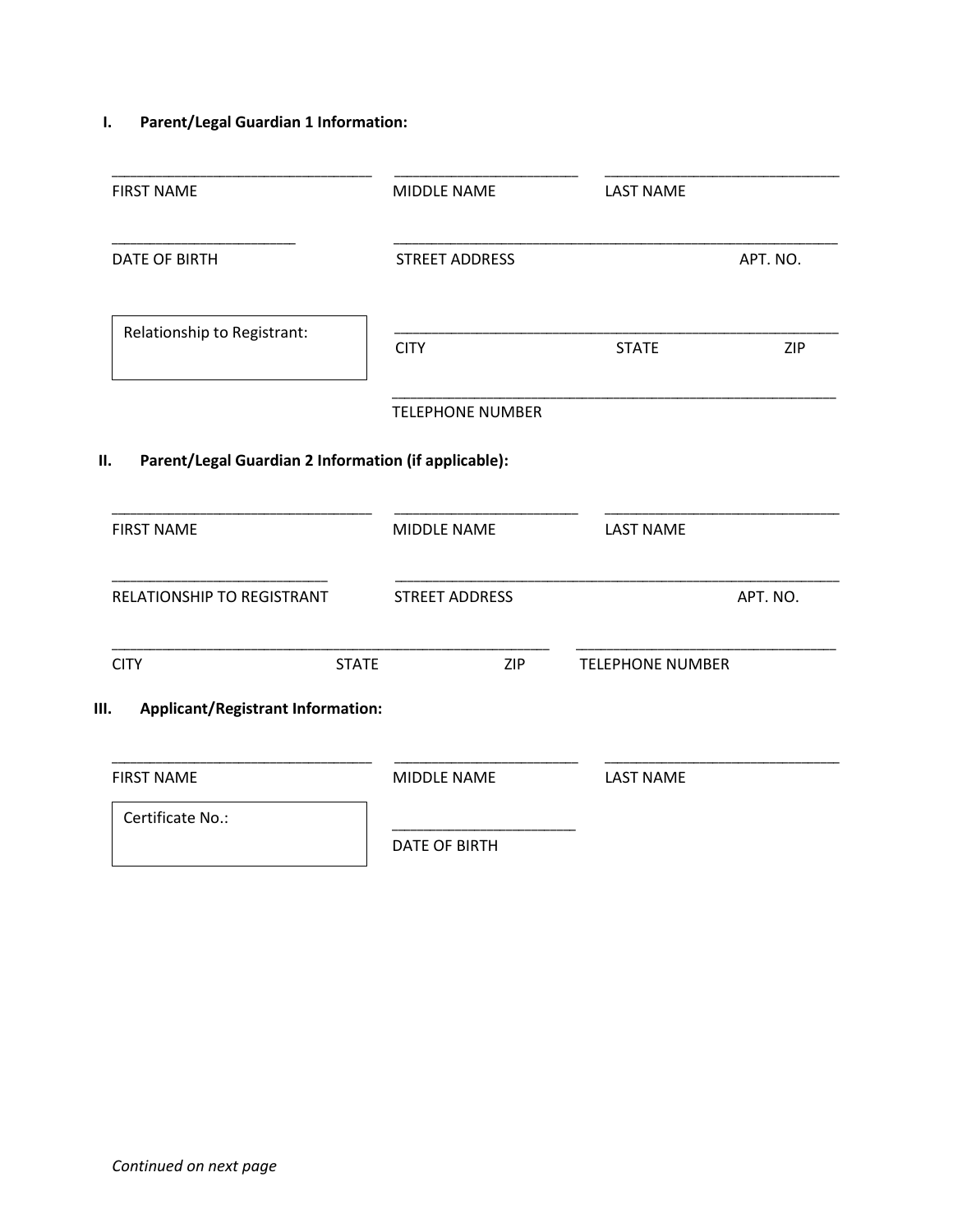#### **IV. Attestation:**

| Parent/Legal Guardian 1 (print name)<br>Parent/Legal Guardian 1 (print name) Parent/Legal Guardian 2 (print if applicable) |                           |                                                                                                                                                                                                                                | , hereby |
|----------------------------------------------------------------------------------------------------------------------------|---------------------------|--------------------------------------------------------------------------------------------------------------------------------------------------------------------------------------------------------------------------------|----------|
|                                                                                                                            |                           |                                                                                                                                                                                                                                |          |
| attest under the penalty of perjury that the request to change the gender marker on birth                                  |                           |                                                                                                                                                                                                                                |          |
|                                                                                                                            |                           |                                                                                                                                                                                                                                |          |
|                                                                                                                            |                           |                                                                                                                                                                                                                                |          |
| is to reflect the true gender identity of the registrant and is not for any fraudulent purpose.                            |                           |                                                                                                                                                                                                                                |          |
|                                                                                                                            |                           |                                                                                                                                                                                                                                |          |
| Parent/Legal Guardian 1 Signature                                                                                          |                           |                                                                                                                                                                                                                                |          |
|                                                                                                                            |                           |                                                                                                                                                                                                                                |          |
|                                                                                                                            |                           |                                                                                                                                                                                                                                |          |
| Parent/Legal Guardian 2 Signature                                                                                          |                           |                                                                                                                                                                                                                                |          |
|                                                                                                                            |                           |                                                                                                                                                                                                                                |          |
|                                                                                                                            |                           | Date: the contract of the contract of the contract of the contract of the contract of the contract of the contract of the contract of the contract of the contract of the contract of the contract of the contract of the cont |          |
|                                                                                                                            |                           |                                                                                                                                                                                                                                |          |
|                                                                                                                            |                           |                                                                                                                                                                                                                                |          |
| TO BE COMPLETED BY NOTARY                                                                                                  | <b>NOTARY PUBLIC SEAL</b> |                                                                                                                                                                                                                                |          |
|                                                                                                                            |                           |                                                                                                                                                                                                                                |          |
|                                                                                                                            |                           |                                                                                                                                                                                                                                |          |
| SUBSCRIBED AND SWORN BEFORE ME:                                                                                            |                           |                                                                                                                                                                                                                                |          |
|                                                                                                                            |                           |                                                                                                                                                                                                                                |          |

\_\_\_\_\_\_\_\_\_\_\_\_\_\_\_\_\_\_\_\_\_\_\_\_\_\_\_\_\_\_\_\_\_\_\_\_\_\_\_\_\_\_

NOTARY PUBLIC SIGNATURE

**Warning: No person shall make a false, untrue, or misleading statement or forge the signature of another on an application required to be prepared pursuant to the New York City Health Code. A violation of the Health Code shall be punishable as a misdemeanor. (NYC HEALTH CODE 3.19).**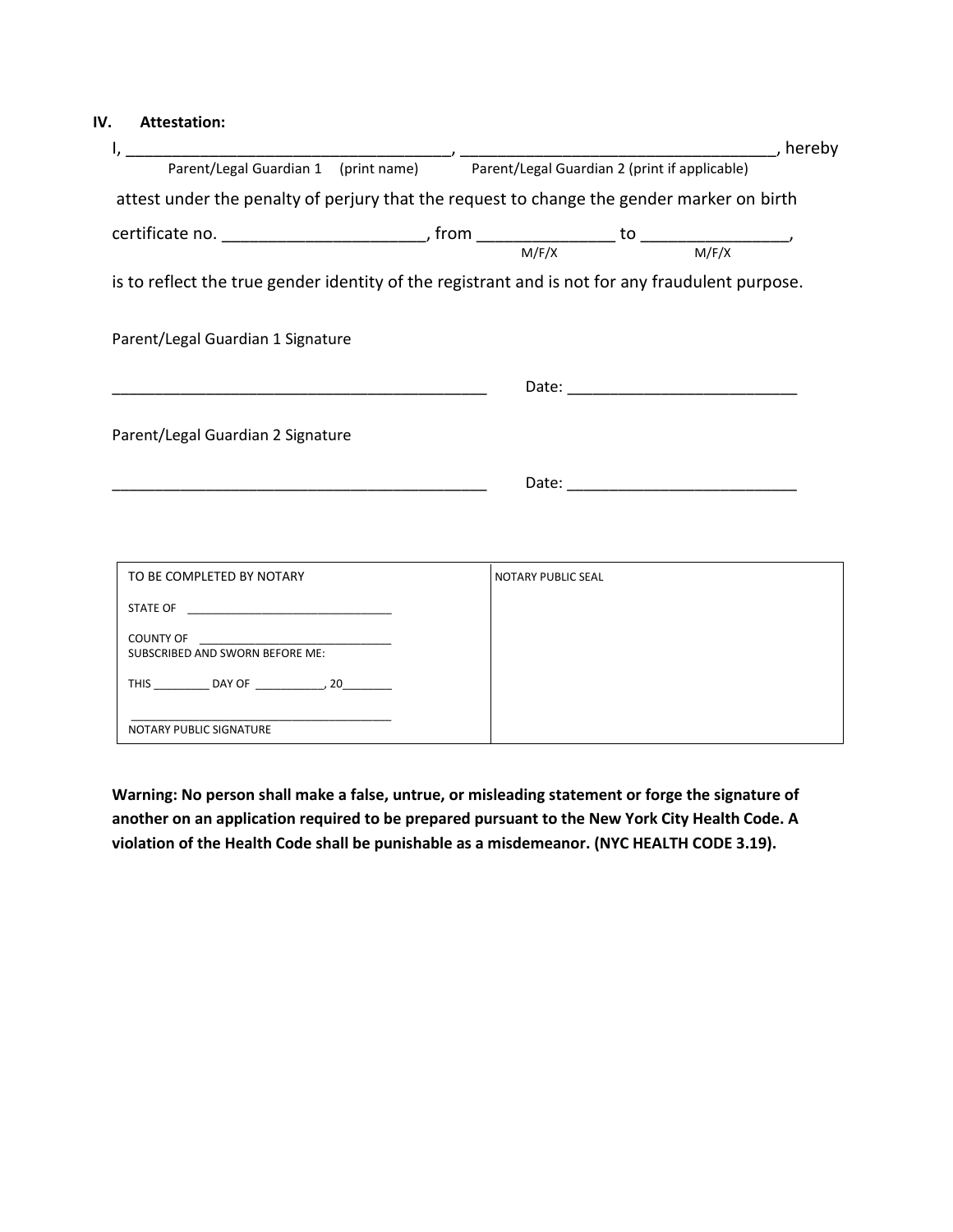DEPARTMENT OF HEALTH AND MENTAL HYGIENE • OFFICE OF VITAL RECORDS



# **Correcting a Birth Certificate**

#### **Who Can Apply for a Correction?**

- The person named on the certificate if he/she is at least 18 years old.
- Parents or legal guardians of the person less than 18 years of age named on the certificate.

**Anyone applying must submit current (not expired), signed photo identification. If both parents' names appear on the record, both must sign application and submit photocopy of each parent's identification.** We accept photocopies of identification with mailed applications. Photocopies must be clear and include front and back of identification.

If the hospital where your child was born made a mistake on the birth certificate, you must submit your application and the newborn certificate you received to the hospital if the child is less than 1 year of age.

#### **How Do I Make a Correction?**

- Submit original documents (for example, a marriage record or a religious document) on official letterhead or with an original seal depending on the kind of correction you want (photocopies, altered documents or notarized copies are not accepted). *See Box 1 on Page 2.*
- Submit one photocopy with each of the original documents.
- Complete and sign the application.
- <sup>l</sup> **Pay a non-refundable \$40 processing fee for most corrections plus \$15 per copy for each new certificate.**
- If you are applying by mail, include a self addressed, stamped envelope so that we can return your documents.

#### **What Kind of Document Do I Need?**

You must send original documentation on letterhead or certified copies with your application. Certified copies are documents issued by a government office that has a raised seal, like birth certificates or marriage certificates. Usually a fee is required to obtain a certified copy from an office or agency. **Notarized copies, photocopies or altered documents are unacceptable.**

Generally, a document must have been established prior to the child's 7th birthday or it must be at least 10 years old. This helps us establish that the documentation you are submitting is legitimate. Documents should include the following:

#### **e** Child's Name **a** Listed Date of Birth **a** Parent's Name(s)

If your documents are in a language other than English, you must obtain an official translation of documents needed. Foreign consulates often will translate official documents for you. We also accept translations from established translation services. If you can't provide the required documents, ask for help by calling 311.

#### **FEES: How Much Does It Cost to Make a Correction?**

The Health Department charges **a non-refundable \$40 application processing fee** to make most corrections. Where fees apply, the application is only \$40 even if more than one item is corrected.

#### **Birth Certificate Corrections**

#### *Application Fee Applies:*

- 1. Adding a child's given name by family more than 60 days after birth.
- 2. Family's errors and omissions, except adding a given name within 60 days of birth.
- 3. Hospital and licensed midwife errors and omissions after 12 months.
- 4. Adoptions (Court Order).
- 5. Correct gender marker on birth certificate.
- 6. Re-submitting an application more than 1 year after rejection.

#### *No Fee Applies:*

- 1. Acknowledgments of Paternity.
- 2. Orders of Filiation/Order of Paternity.
- 3. Adding a parent who was married prior to the birth of the child.
- 4. Adding a child's given name.
	- a. If submitted by family within 60 days of birth to the Health Department.
	- b. If submitted by family to the hospital within 12 months of date of birth.
- 5. Correcting hospital errors and omissions.
	- a. If submitted by the hospital of birth within 12 months of birth.
- 6. If applying for Delayed Registration of Birth use form VR34 .

**- 1 -**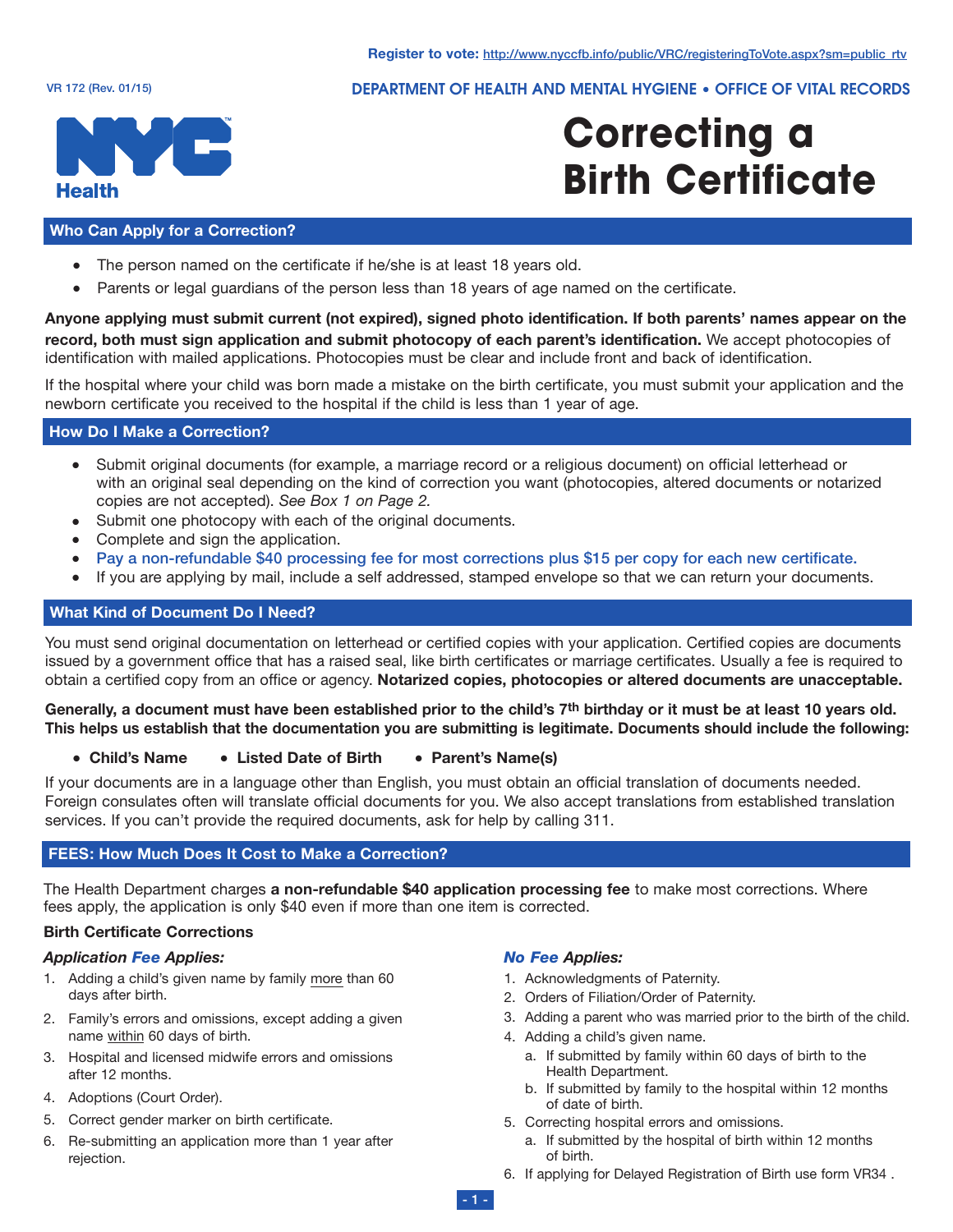| <b>Box #1: Document List</b>                                                                                                                                                                                                                                                                                                                                                                                                                                                                                                                                                                                                                                                                                                                                                                                                                                                                                                                                                                                                                                                                                                                                                                                                                                                                                                                                                                                                                                                                                                                                                                                            |                                                                      |  |  |
|-------------------------------------------------------------------------------------------------------------------------------------------------------------------------------------------------------------------------------------------------------------------------------------------------------------------------------------------------------------------------------------------------------------------------------------------------------------------------------------------------------------------------------------------------------------------------------------------------------------------------------------------------------------------------------------------------------------------------------------------------------------------------------------------------------------------------------------------------------------------------------------------------------------------------------------------------------------------------------------------------------------------------------------------------------------------------------------------------------------------------------------------------------------------------------------------------------------------------------------------------------------------------------------------------------------------------------------------------------------------------------------------------------------------------------------------------------------------------------------------------------------------------------------------------------------------------------------------------------------------------|----------------------------------------------------------------------|--|--|
| I Want To (please check all that apply)                                                                                                                                                                                                                                                                                                                                                                                                                                                                                                                                                                                                                                                                                                                                                                                                                                                                                                                                                                                                                                                                                                                                                                                                                                                                                                                                                                                                                                                                                                                                                                                 | You will need one of the<br>documents below:                         |  |  |
| Where fees apply, the application is only \$40 even if more than one item is corrected.                                                                                                                                                                                                                                                                                                                                                                                                                                                                                                                                                                                                                                                                                                                                                                                                                                                                                                                                                                                                                                                                                                                                                                                                                                                                                                                                                                                                                                                                                                                                 | (see box 2)                                                          |  |  |
| Correct a hospital error before 1st birthday (Please return application to hospital of birth)                                                                                                                                                                                                                                                                                                                                                                                                                                                                                                                                                                                                                                                                                                                                                                                                                                                                                                                                                                                                                                                                                                                                                                                                                                                                                                                                                                                                                                                                                                                           | No Documentation Required                                            |  |  |
| Correct an error or omission made by the hospital after child's 1st birthday                                                                                                                                                                                                                                                                                                                                                                                                                                                                                                                                                                                                                                                                                                                                                                                                                                                                                                                                                                                                                                                                                                                                                                                                                                                                                                                                                                                                                                                                                                                                            | $\overline{2}$                                                       |  |  |
| Correct child's first or middle name, or add a child's middle name BEFORE child's 1st birthday<br>П<br>Example: Dabid to David                                                                                                                                                                                                                                                                                                                                                                                                                                                                                                                                                                                                                                                                                                                                                                                                                                                                                                                                                                                                                                                                                                                                                                                                                                                                                                                                                                                                                                                                                          | 1, 3, 4, 5, 7 or 8                                                   |  |  |
| Correct first or middle name after 1st birthday.<br>$\Box$                                                                                                                                                                                                                                                                                                                                                                                                                                                                                                                                                                                                                                                                                                                                                                                                                                                                                                                                                                                                                                                                                                                                                                                                                                                                                                                                                                                                                                                                                                                                                              | 1, 3, 4, 5, 6, 7 or 8                                                |  |  |
| Add child's first and middle name BEFORE child's 1st birthday at the hospital of birth. No Fee                                                                                                                                                                                                                                                                                                                                                                                                                                                                                                                                                                                                                                                                                                                                                                                                                                                                                                                                                                                                                                                                                                                                                                                                                                                                                                                                                                                                                                                                                                                          | No Documentation Required                                            |  |  |
| Add a child's first and middle name BEFORE 60 days of birth at DOHMH. No Fee<br>$\Box$                                                                                                                                                                                                                                                                                                                                                                                                                                                                                                                                                                                                                                                                                                                                                                                                                                                                                                                                                                                                                                                                                                                                                                                                                                                                                                                                                                                                                                                                                                                                  | No Documentation Required                                            |  |  |
| $\Box$ Child less than 1 year<br>Add a child's first and middle name AFTER 60 days of birth.<br>П<br>$\Box$ Child over 1 year                                                                                                                                                                                                                                                                                                                                                                                                                                                                                                                                                                                                                                                                                                                                                                                                                                                                                                                                                                                                                                                                                                                                                                                                                                                                                                                                                                                                                                                                                           | No Documentation Required<br>1, 3, 4, 5, 6, 7 or 8                   |  |  |
| Correct spelling of child's last name (all documents must be dated PRIOR to birth of child)<br>$\vert \ \ \vert$                                                                                                                                                                                                                                                                                                                                                                                                                                                                                                                                                                                                                                                                                                                                                                                                                                                                                                                                                                                                                                                                                                                                                                                                                                                                                                                                                                                                                                                                                                        | 10, 11, 12 or 13                                                     |  |  |
| Correct child's date of birth or sex<br>$\Box$                                                                                                                                                                                                                                                                                                                                                                                                                                                                                                                                                                                                                                                                                                                                                                                                                                                                                                                                                                                                                                                                                                                                                                                                                                                                                                                                                                                                                                                                                                                                                                          | $\overline{2}$                                                       |  |  |
| Correct gender marker on birth certificate<br>П                                                                                                                                                                                                                                                                                                                                                                                                                                                                                                                                                                                                                                                                                                                                                                                                                                                                                                                                                                                                                                                                                                                                                                                                                                                                                                                                                                                                                                                                                                                                                                         | Go to nyc.gov/vitalrecords for<br>documentation required or call 311 |  |  |
| Correct spelling of parent's information<br>$\mathcal{L}_{\mathcal{A}}$                                                                                                                                                                                                                                                                                                                                                                                                                                                                                                                                                                                                                                                                                                                                                                                                                                                                                                                                                                                                                                                                                                                                                                                                                                                                                                                                                                                                                                                                                                                                                 | 9, 11 or 16                                                          |  |  |
| Add name of another parent. Fee may apply. See fee section on bottom of page 1.<br>П                                                                                                                                                                                                                                                                                                                                                                                                                                                                                                                                                                                                                                                                                                                                                                                                                                                                                                                                                                                                                                                                                                                                                                                                                                                                                                                                                                                                                                                                                                                                    | See Box 3 below                                                      |  |  |
| Legal name change<br>$\Box$<br>Example: June to Edna                                                                                                                                                                                                                                                                                                                                                                                                                                                                                                                                                                                                                                                                                                                                                                                                                                                                                                                                                                                                                                                                                                                                                                                                                                                                                                                                                                                                                                                                                                                                                                    | 12 with a name change<br>petition or 14                              |  |  |
| Remove information from birth record<br>$\overline{\phantom{a}}$                                                                                                                                                                                                                                                                                                                                                                                                                                                                                                                                                                                                                                                                                                                                                                                                                                                                                                                                                                                                                                                                                                                                                                                                                                                                                                                                                                                                                                                                                                                                                        | 15                                                                   |  |  |
| Box #2: List of Documents Accepted by the New York City Health Department                                                                                                                                                                                                                                                                                                                                                                                                                                                                                                                                                                                                                                                                                                                                                                                                                                                                                                                                                                                                                                                                                                                                                                                                                                                                                                                                                                                                                                                                                                                                               |                                                                      |  |  |
| 1. Letter from hospital where child was born including child's<br>11. Parent's marriage record if parents were married before child's<br>correct name, date of birth, and parent's name(s).<br>birth, last name corrections only (New York State does not<br>2. Letter from hospital admitting error.<br>recognize common law marriage).<br>3. Immunization record showing child's name, date of birth, parent<br>12. Parent's naturalization certificate.<br>name and the health care facility's stamp.<br>13. Birth certificate of an older brother or sister.<br>4. First census record taken after birth or census taken at least<br>14. Certified Court Order which must include Date of Birth, Place of<br>10 years ago (federal or state).<br>Birth and Certificate Number. You must go to Civil Court if you live<br>5. Letter from physician including treatment dates.<br>in NYC. Outside of NYC go to the appropriate court for this action.<br>6. School admission letter including date of admission.<br>15. Usually requires a State Supreme Court Order unless the<br>7. Religious document.<br>hospital of birth made a mistake. If hospital made the error<br>8. Child's life insurance policy.<br>request an admission in writing from the hospital.<br>9. Parent's birth certificate (for corrections of child's last name, the<br>16. Parent's birth record, older child's birth record, religious<br>certificate of the parent who has the child's last name is required).<br>document or naturalization certificate. Marriage Record may<br>10. Parent's passport.<br>be used for last name only. |                                                                      |  |  |
| Box #3: Adding Another Parent's Name                                                                                                                                                                                                                                                                                                                                                                                                                                                                                                                                                                                                                                                                                                                                                                                                                                                                                                                                                                                                                                                                                                                                                                                                                                                                                                                                                                                                                                                                                                                                                                                    |                                                                      |  |  |
| Adding the name of another parent to a birth certificate, typically the father, depends on the marital status of the mother.<br>Married same sex parents also can add their names to birth certificates. See table below to find out what you must do.<br>Marriage records or other documents must be submitted with the application. In cases where the parent has<br>been married more than once, divorce records also must be submitted.                                                                                                                                                                                                                                                                                                                                                                                                                                                                                                                                                                                                                                                                                                                                                                                                                                                                                                                                                                                                                                                                                                                                                                             |                                                                      |  |  |

New York State recognizes same sex marriage performed in other states, Washington DC and abroad. It does not recognize common law marriage.

| How Do I Add the Name of Another Parent? Look below to see which description fits your situation.                                                                                                                 |                                                                                                            |  |  |  |
|-------------------------------------------------------------------------------------------------------------------------------------------------------------------------------------------------------------------|------------------------------------------------------------------------------------------------------------|--|--|--|
| <b>Marital Status of Parent</b>                                                                                                                                                                                   | You Need To:                                                                                               |  |  |  |
| Mother not married during pregnancy and not married now<br>$\rightarrow$<br>and wants to add a father                                                                                                             | Complete an Acknowledgment of Paternity Form (DSS 4418)<br>or go to Family Court for an Order of Filiation |  |  |  |
| Mother married during pregnancy, want to add spouse's name<br>$\rightarrow$<br>(male or female)                                                                                                                   | If you were married at the time of your child's birth,<br>complete Section 4 on page 4 of the application  |  |  |  |
| Mother not married during pregnancy but now married to<br>$\rightarrow$<br>biological father                                                                                                                      | Complete an Acknowledgment of Paternity form (DSS 4418)<br>or go to Family Court for an Order of Filiation |  |  |  |
| Mother married after birth but not to biological father<br>→                                                                                                                                                      | Go to Family or Supreme Court for an Order of Adoption                                                     |  |  |  |
| Mother married to a male during pregnancy but not to biological father $\rightarrow$                                                                                                                              | Go to Family Court for an Order of Filiation                                                               |  |  |  |
| Same Sex Parents (Female) not married<br>→                                                                                                                                                                        | Go to Family or Supreme Court for an Order of Adoption                                                     |  |  |  |
| Same Sex Parents (Male) married or not married<br>→                                                                                                                                                               | Go to Family or Supreme Court for an Order of Adoption                                                     |  |  |  |
| Acknowledgment of Paternity Forms (LDSS 4418) are available in the Corrections Department lobby and enclosed with all<br>applications ordered by mail or go to https://www.childsupport.ny.gov/dcse/pdfs/4418.pdf |                                                                                                            |  |  |  |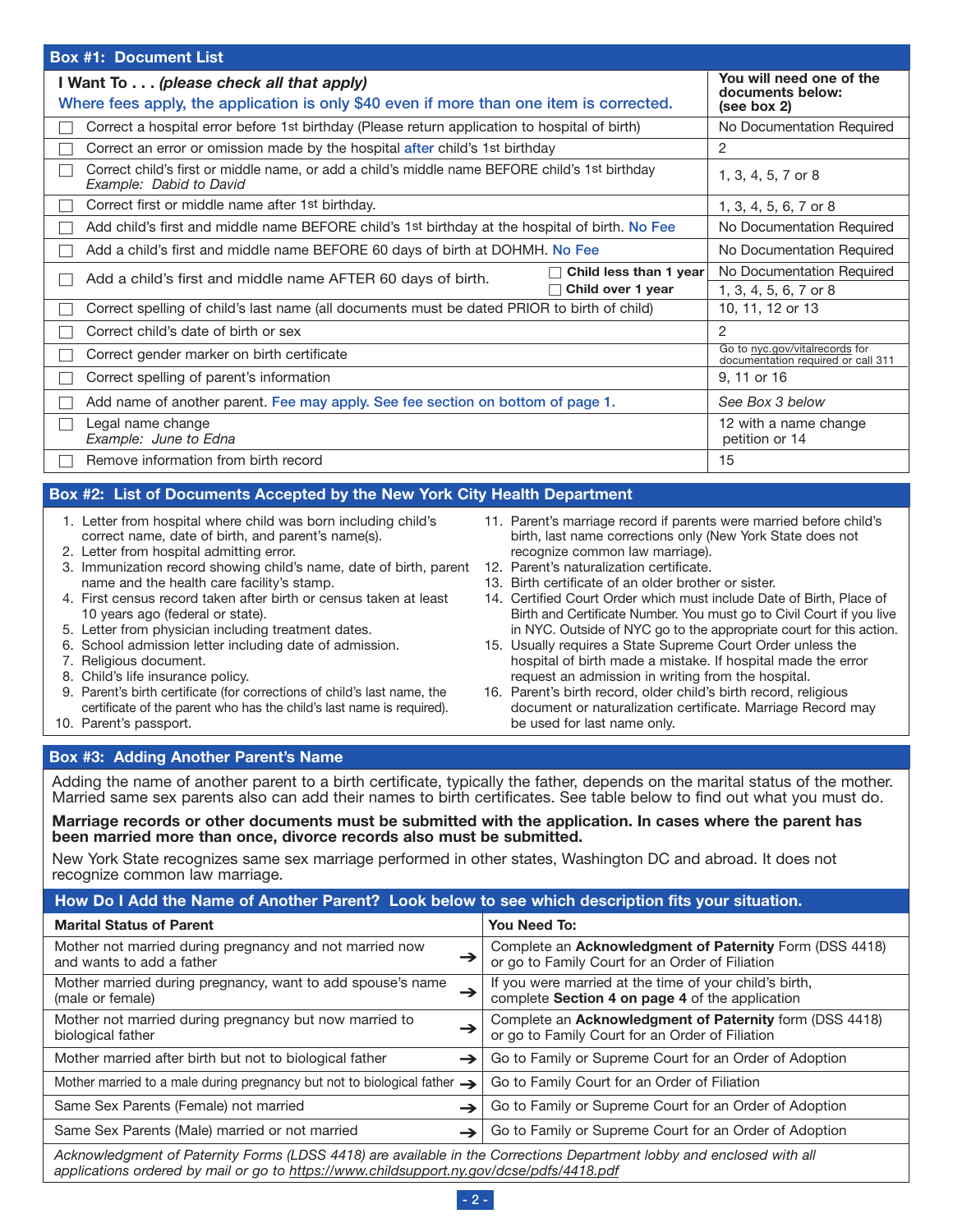

Reference No.

# **Birth Certificate Correction Application Form**

Please use blue or black ink ONLY.

| <b>Last Name</b>                                                                            |
|---------------------------------------------------------------------------------------------|
| <b>Apartment Number</b>                                                                     |
|                                                                                             |
| <b>State</b><br>ZIP Code                                                                    |
|                                                                                             |
|                                                                                             |
| $\Box$ Single<br><b>Divorced</b><br>Married<br>Widowed<br>Separated<br>Domestic Partnership |
|                                                                                             |
| Last Name                                                                                   |
| <b>Mother's Maiden Name</b>                                                                 |
| Last                                                                                        |
|                                                                                             |

#### **Section 3: What Do You Want To Correct?**

Please use one line per correction. We cannot accept white-outs or cross-outs; if you make a mistake, please use a new application form.

| List items to be corrected  | Write errors as they appear on birth record | What should it say on birth record? |
|-----------------------------|---------------------------------------------|-------------------------------------|
| Example: Child's First Name | Not Shown                                   | Michael                             |
| Example: Date of Birth      | October 16, 2009                            | October 19, 2009                    |
|                             |                                             |                                     |
|                             |                                             |                                     |
|                             |                                             |                                     |
|                             |                                             |                                     |
|                             |                                             |                                     |